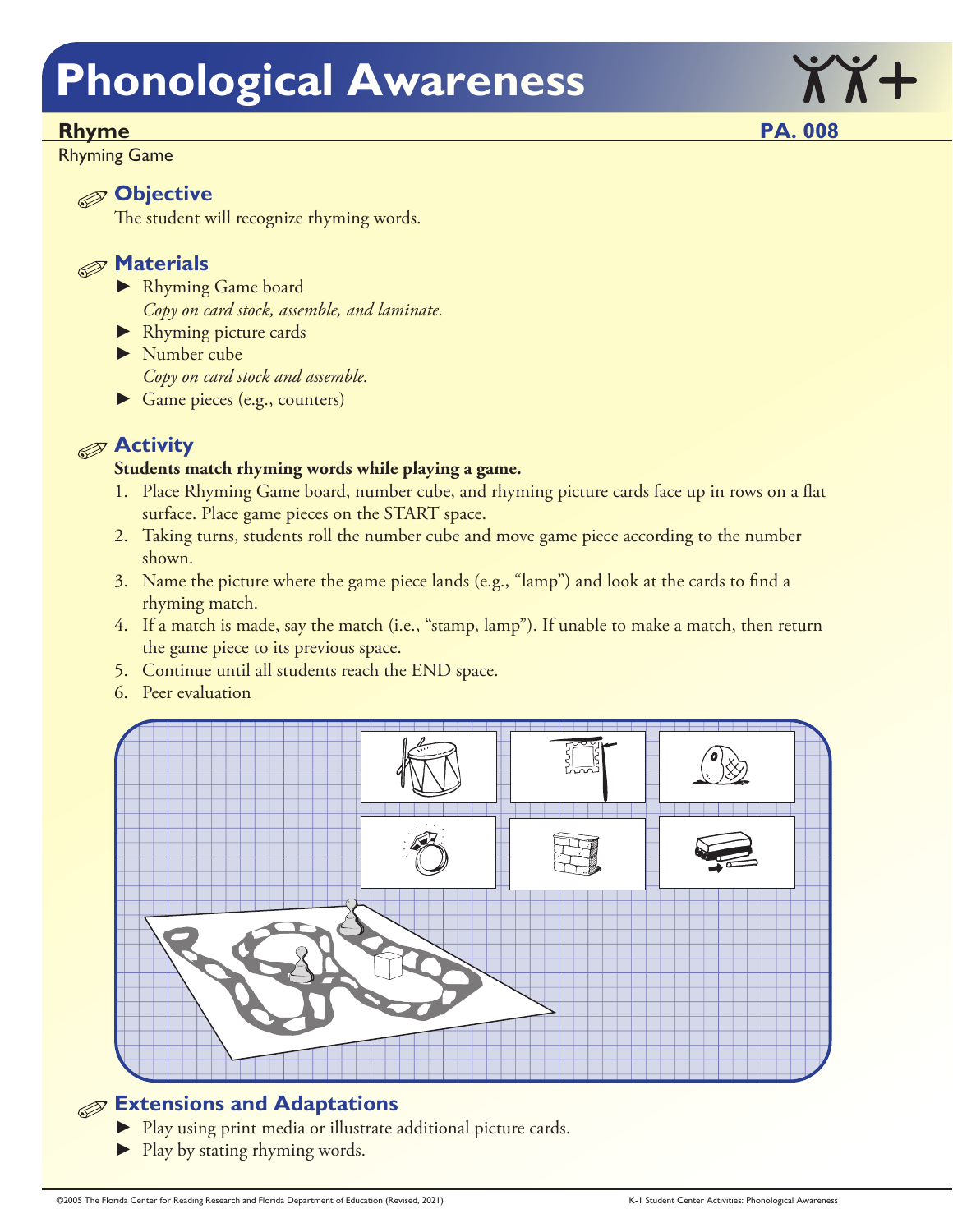PA. 008 Rhyming Game

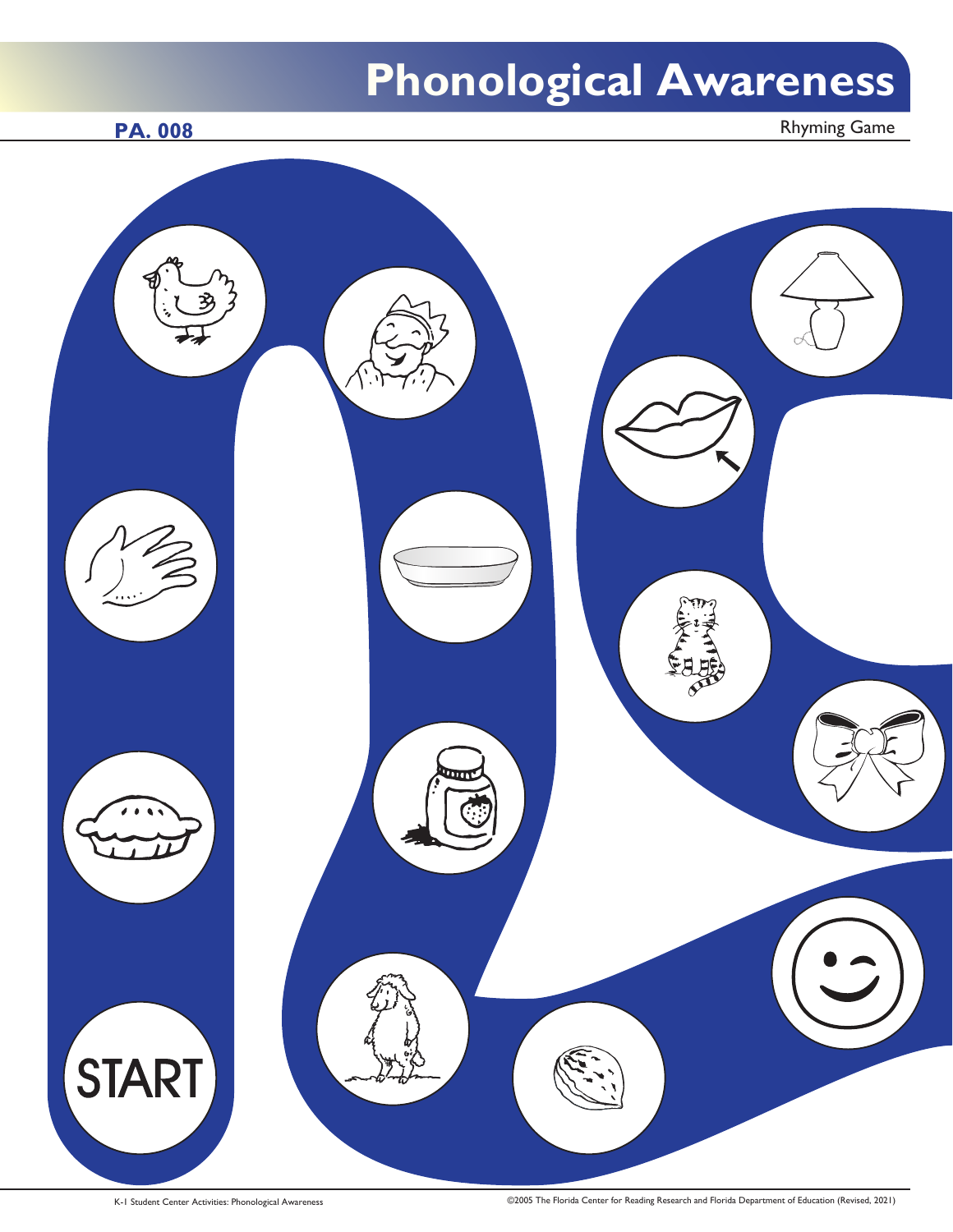Rhyming Game **PA. 008** 



©2005 The Florida Center for Reading Research and Florida Department of Education (Revised, 2021) K-1 Student Center Activities: Phonological Awareness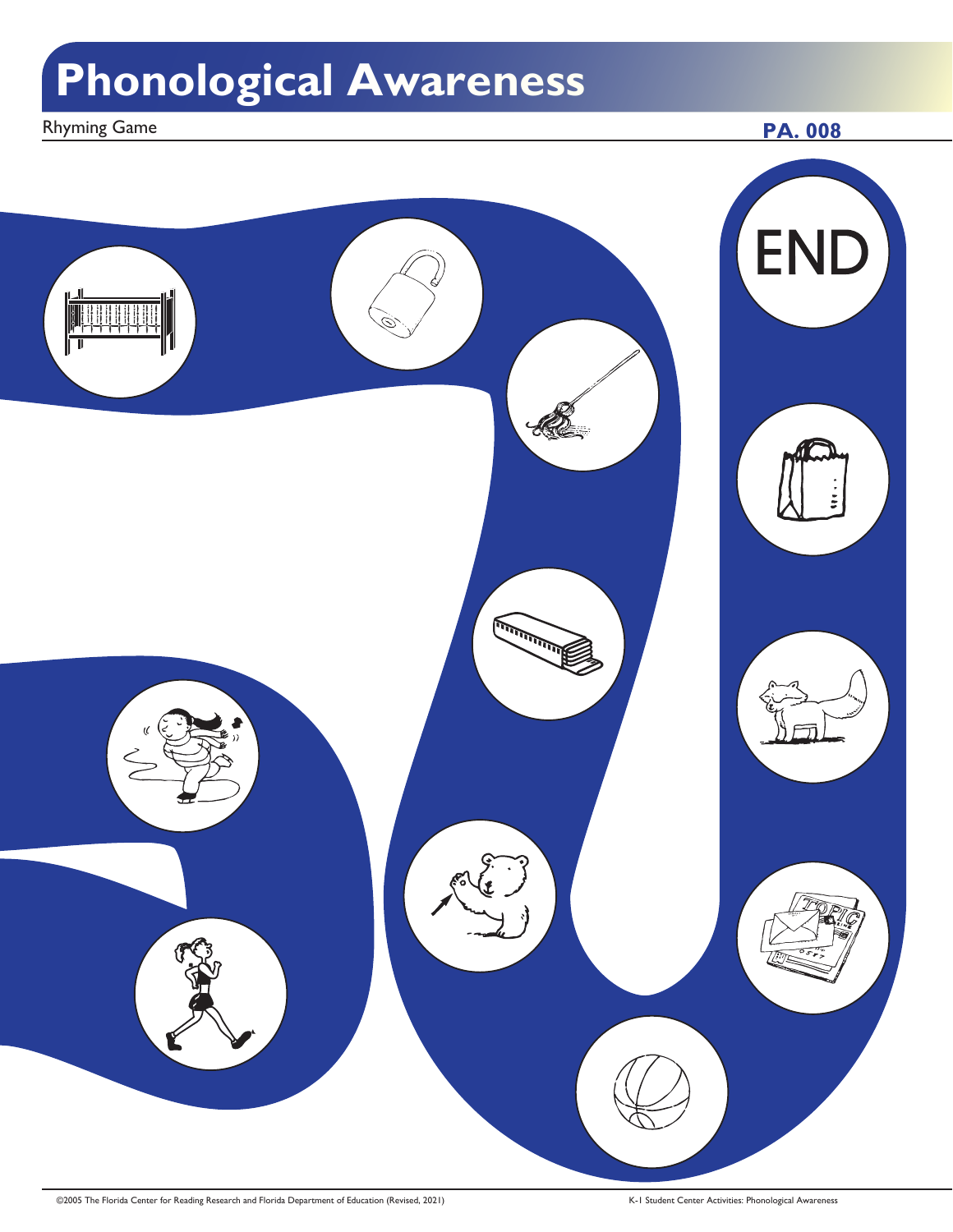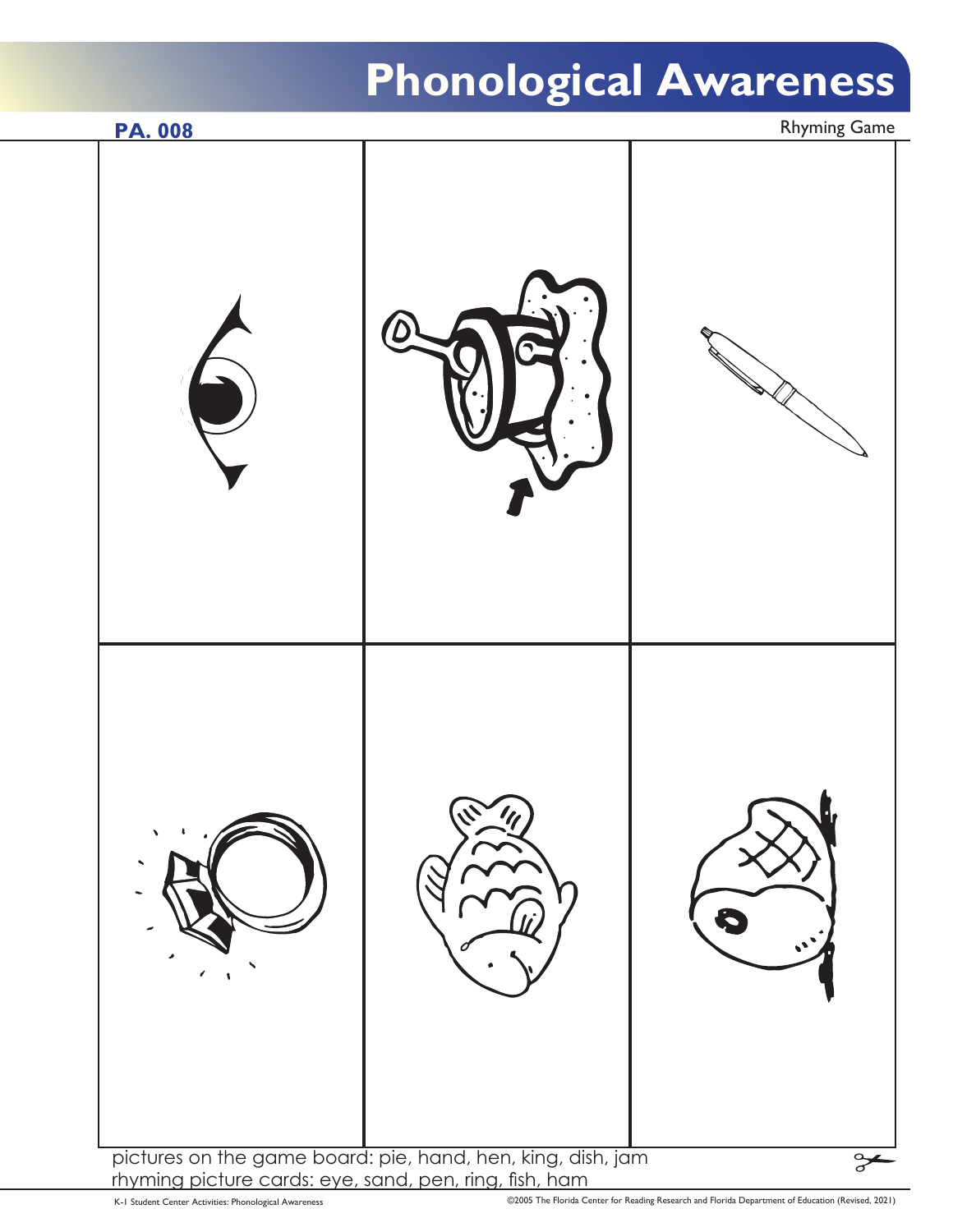Rhyming Game **PA. 008**  $\tau_{\mathcal{C}_\mathcal{C}}$  $\mathbf{G}% _{t}$ pictures on the game board: sheep, nut, wink, walk, skate, bow  $\frac{1}{\sigma}$ rhyming picture cards: sleep, hut, sink, chalk, gate, snow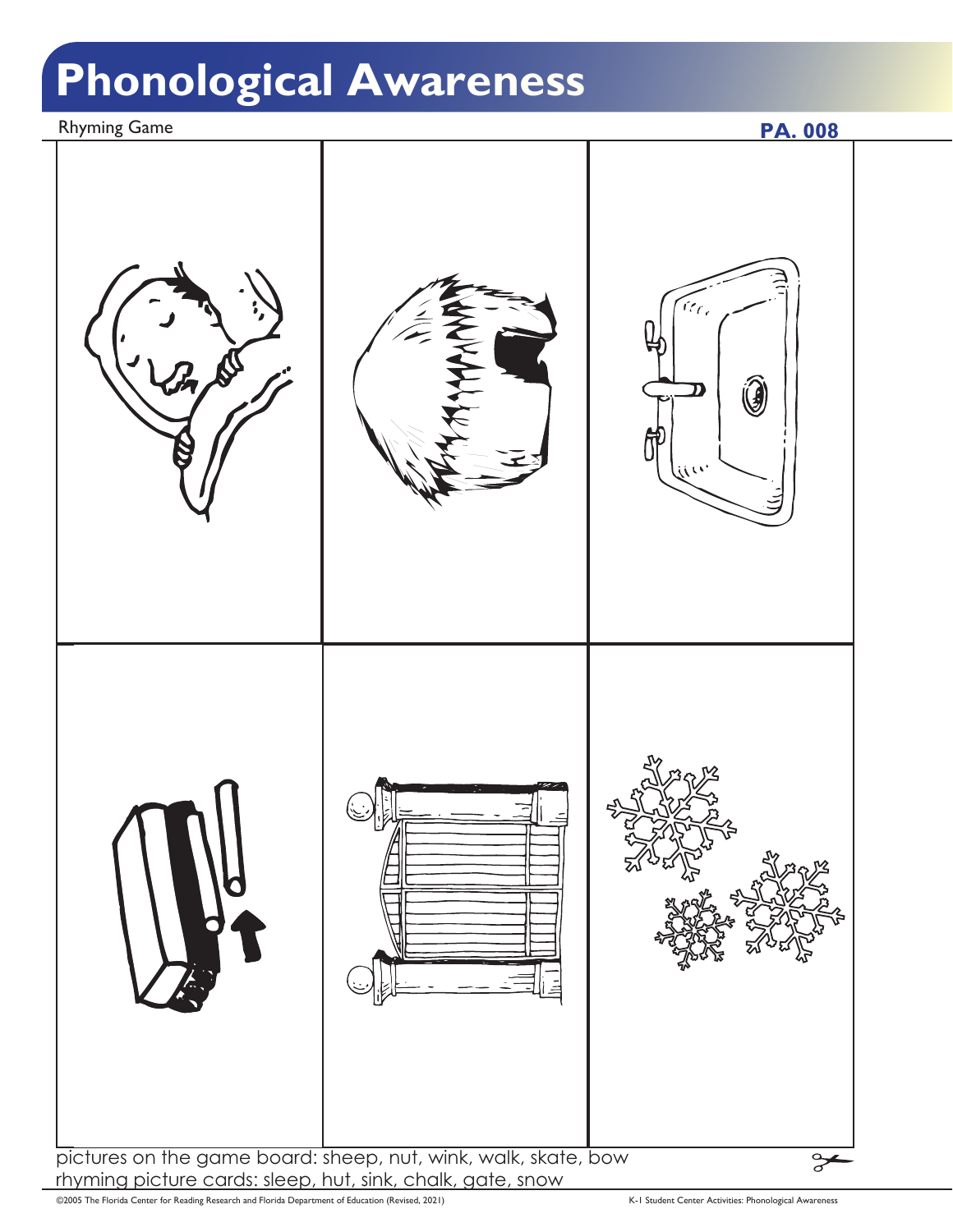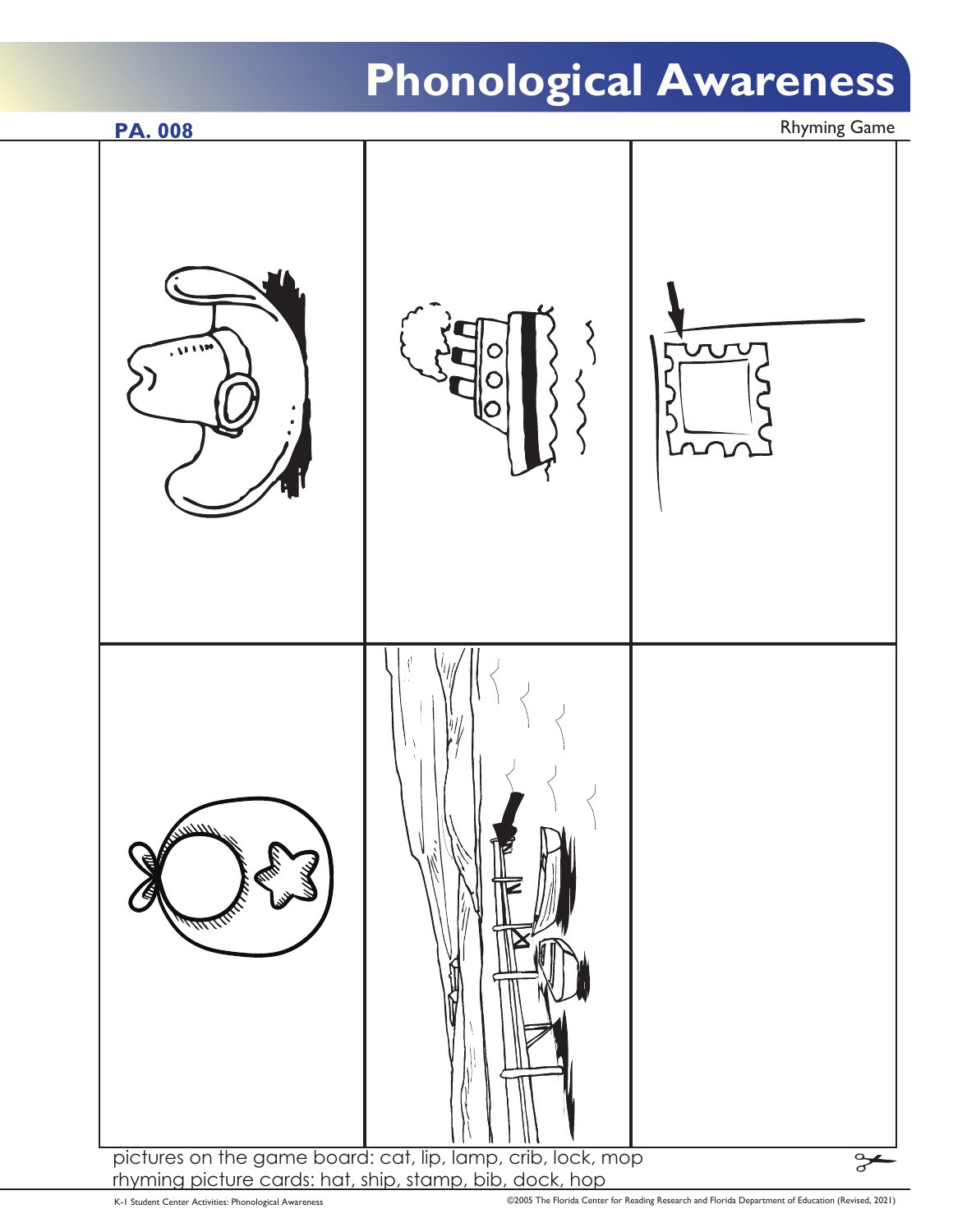Rhyming Game **PA. 008** pictures on the game board: gum, paw, ball, mail, fox, bag  $\approx$ rhyming picture cards: drum, straw, wall, sail, box, tag